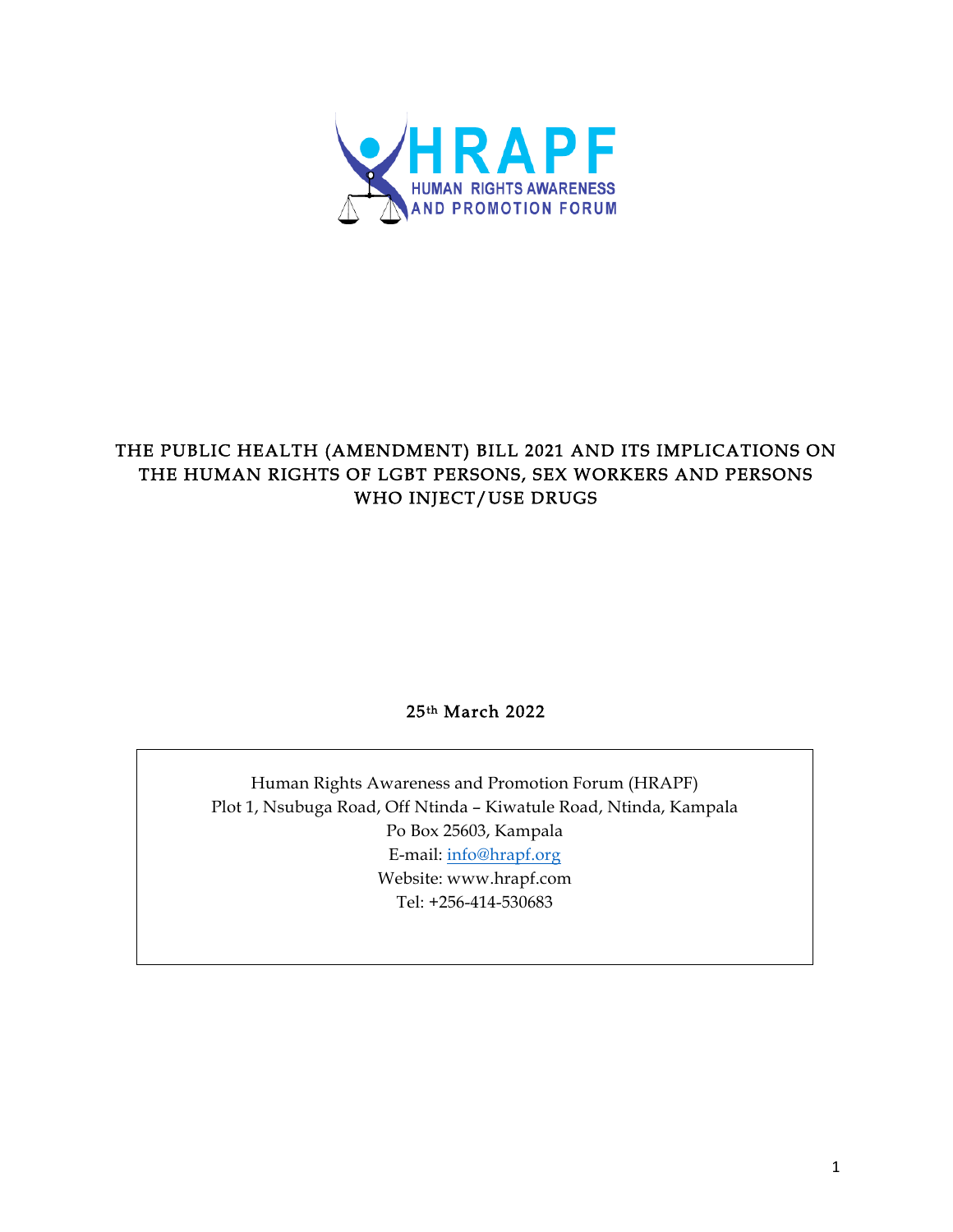| Contents                                                                         |
|----------------------------------------------------------------------------------|
| 1.                                                                               |
| 2.                                                                               |
| 3. Positive provisions protecting the rights of criminalised minorities 4        |
| 3.1 The state being more involved in combating infectious diseases protects the  |
| 3.2 Provisions extending vaccination to all persons, including targeting         |
| 3.3 Provisions seeking a repeal of discriminatory provisions of the Venereal     |
| 3.4 The express penalty scheme would reduce on unwarranted detention of          |
| 4. Provisions likely to affect the human rights of criminalised minorities       |
| 4.1 Giving more powers to the state to combat epidemic disease may lead to       |
|                                                                                  |
| 4.3 Compulsory vaccination may lead to forced vaccination of criminalised        |
| 4.4 Maintaining spitting in public as an offence emphasises petty offences       |
| 4.5 The provisions on nuisances are likely to prejudice dwellings commonly       |
| 4.6 Forced disclosure of personal information of others puts criminalised        |
| 4.7 The criminal law approach makes criminalised minorities harder to reach      |
| 4.8 Limiting liability of state officials leaves criminalised minorities open to |
|                                                                                  |
|                                                                                  |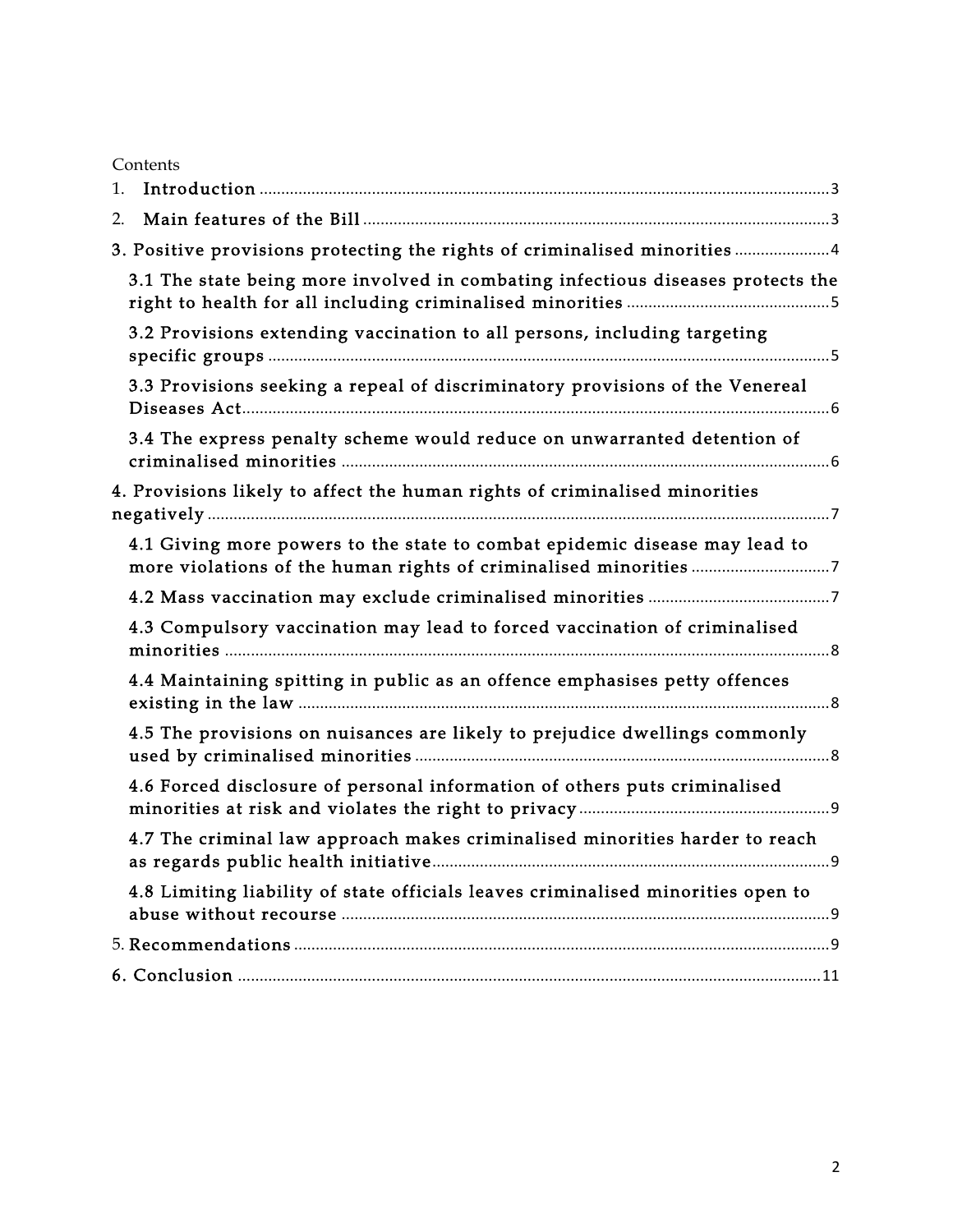#### 1. Introduction

On 2nd December 2021, the Minister of Health, Hon. Dr. Jane Ruth Aceng, tabled the Public Health (Amendment) Bill, 2021 before the Parliament of Uganda. The Bill seeks to make amendments to The Public Health Act, Cap 281. The proposal in the Bill that has perhaps attracted the most attention is the one for mandatory vaccination of all persons or specific categories of persons, refusal of which is punishable by imprisonment for six months or a fine of up to four million shillings or both punishments. However, there are a number of other provisions in the Act that make it problematic for all persons in general and specifically for LGBT persons, sex workers and people who use/inject drugs. This analysis focuses on the impact of the proposed legislation on these groups. It analyses the proposed amendments in the Bill, considers their potential implications on the human rights of LGBT persons, sex workers and people who use drugs, and then makes suggestions for improvement of the Bill.

### 2. Main features of the Bill

The Bill is divided into 18 parts, seeking to overhaul the Public Health Act. The Bill's provisions seek to amend sections of the Public Health Act, and in some cases entire sections of the law are sought to be repealed. In addition, the Bill proposes to repeal the Venereal Diseases Act and the Immunisation Act, 2017. The key features of the Bill are:

- i. Giving the state more powers to combat epidemic diseases: This is specifically in Clauses 19, 20 and 22. Under Clause 19, section 27 of the Act is proposed to be amended by expanding on the powers of the Minister to make rules in respect to the prevention and management of any infectious disease to cover an open ended list of diseases. Clause 20 seeks to introduce a new section 27A of the Public Health Act, which places responsibility on government to control and manage epidemics. Under Clause 22 of the Bill, the minister's powers to make rules for prevention of disease are enhanced by providing a penalty for contravening any order under the section, which is a fine not exceeding three million shillings or imprisonment not exceeding twelve months or both, up from a fine not exceeding one thousand shillings or imprisonment not exceeding 6 months. Section 36 of the principal Act is sought to be amended to add a further duty to the Minister to regulate the inspection, isolation, quarantine and decontamination of any animal, article or thing to be brought into the country that is suspected to be contaminated with an infectious disease.
- ii. Compulsory vaccination: The Bill proposes to amend section 38 of the Act by making it mandatory for all children to be vaccinated within 12 months of birth against all diseases that may be declared immunisable by the Minister.1 Clause 39 requires mass vaccination or revaccination for any disease as required by the government. Failure to comply would attract a fine of four million shillings or imprisonment for six months or both punishments.

 <sup>1</sup> The Public Health Amendment Bill, clause 31.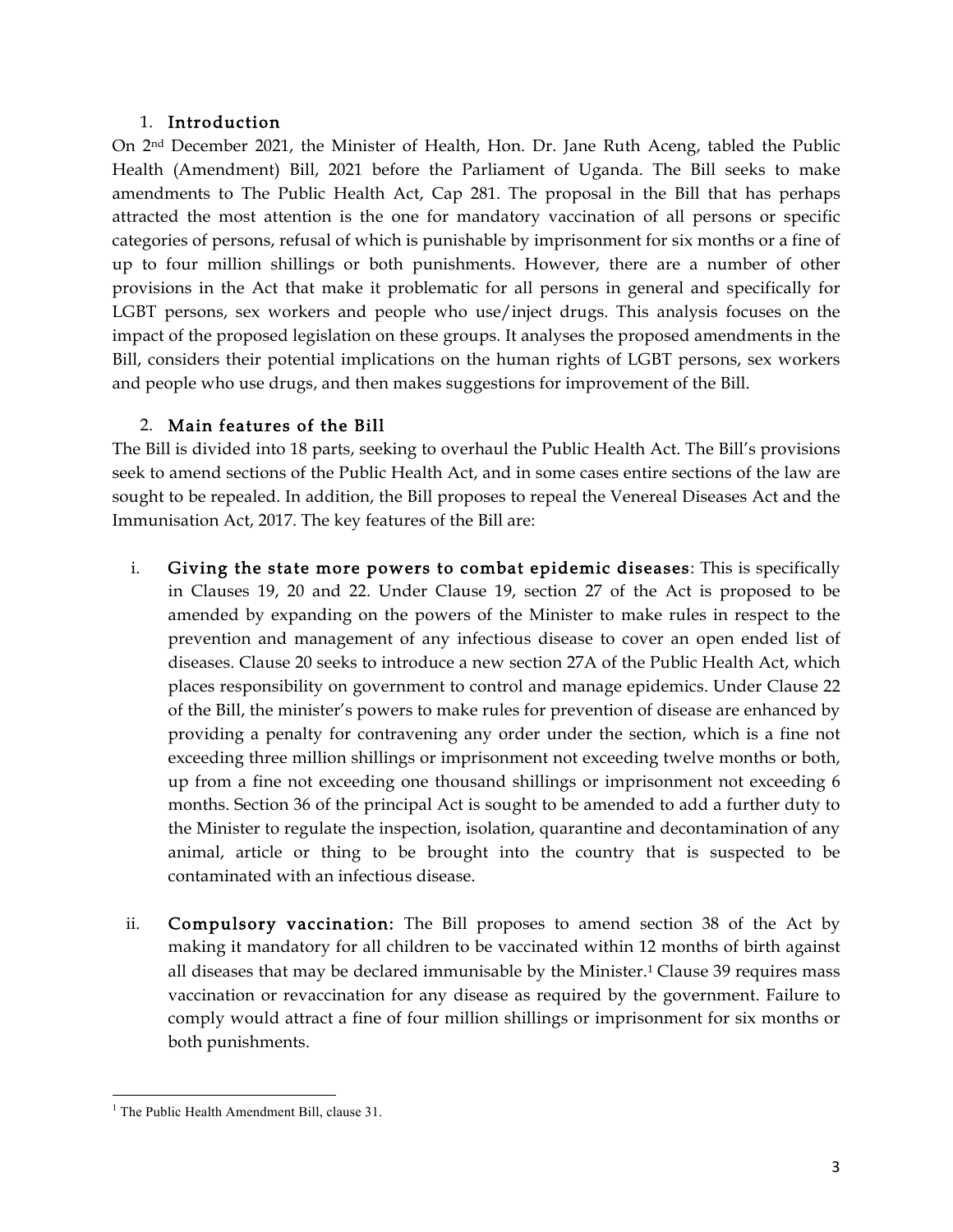- iii. Repeal of the Venereal Diseases Act and the Immunisation Act: Clause 93 of the Bill proposes to repeal, in its entirety, the Venereal Diseases Act Cap 284, which concerns the examination and treatment of persons with venereal diseases; and the Immunisation Act, 2017 which governs immunisation in the country.
- iv. Destruction of exposed property based on a court order: Clause 11 of the Bill proposes to destroy buildings, beddings or clothing or other articles which have been exposed to any infectious disease after obtaining a court order. The owners of such property are to be compensated and persons aggrieved by the compensation awarded have the right to appeal to court.
- v. The express penalty scheme: Clause 87 of the Bill proposes to empower the Minister to introduce an express penalty scheme where punishments are given without prosecution, provided one opts for that.
- vi. Forced treatment: The Bill in clauses 13(a) and (b) proposes to amend section 19 of the Act to provide for the mandatory removal of a person certified to be suffering from an infectious disease by the medical officer, which disease can only be treated at the hospital to safeguard the public health, to a hospital or detention centre, and for the person to be confined until they are declared to no longer be a danger to the public.
- vii. Forced disclosure of personal information: Clause 19(i) of the Bill seeks to amend the Act by providing a compulsory requirement for persons to give *any* information required for purposes of tracing another person to identify the source or avoid the spread of an infectious disease. Failing to heed to this requirement is a criminal act punishable with a penalty of up to three million shillings or imprisonment not exceeding 12 months, or both such imprisonment and fine.
- viii. Criminal law approach as opposed to public health approach: The Bill makes any failure to live up to what the law requires a criminal offence, punishable with a heavy fine or imprisonment or both punishments.
- ix. Protecting government officials from liability in case of violations done in good faith: Clause 85 of the Bill seeks to protect staff of Kampala Capital City Authority (KCCA) or a local government from liability for any actions done in 'good faith' for the purpose of executing the provisions of the Act.

### 3. Positive provisions protecting the rights of criminalised minorities

LGBT persons, sex workers and people who use and/inject drugs (PWUIDs) face stigma and discrimination that arises from criminalisation of same-sex sexual conduct under section 145 of the Penal Code, sex work under section 136 of the Penal Code and individual use of drugs under the Narcotic Drugs and Psychotropic Substances Control Act, respectively. For this and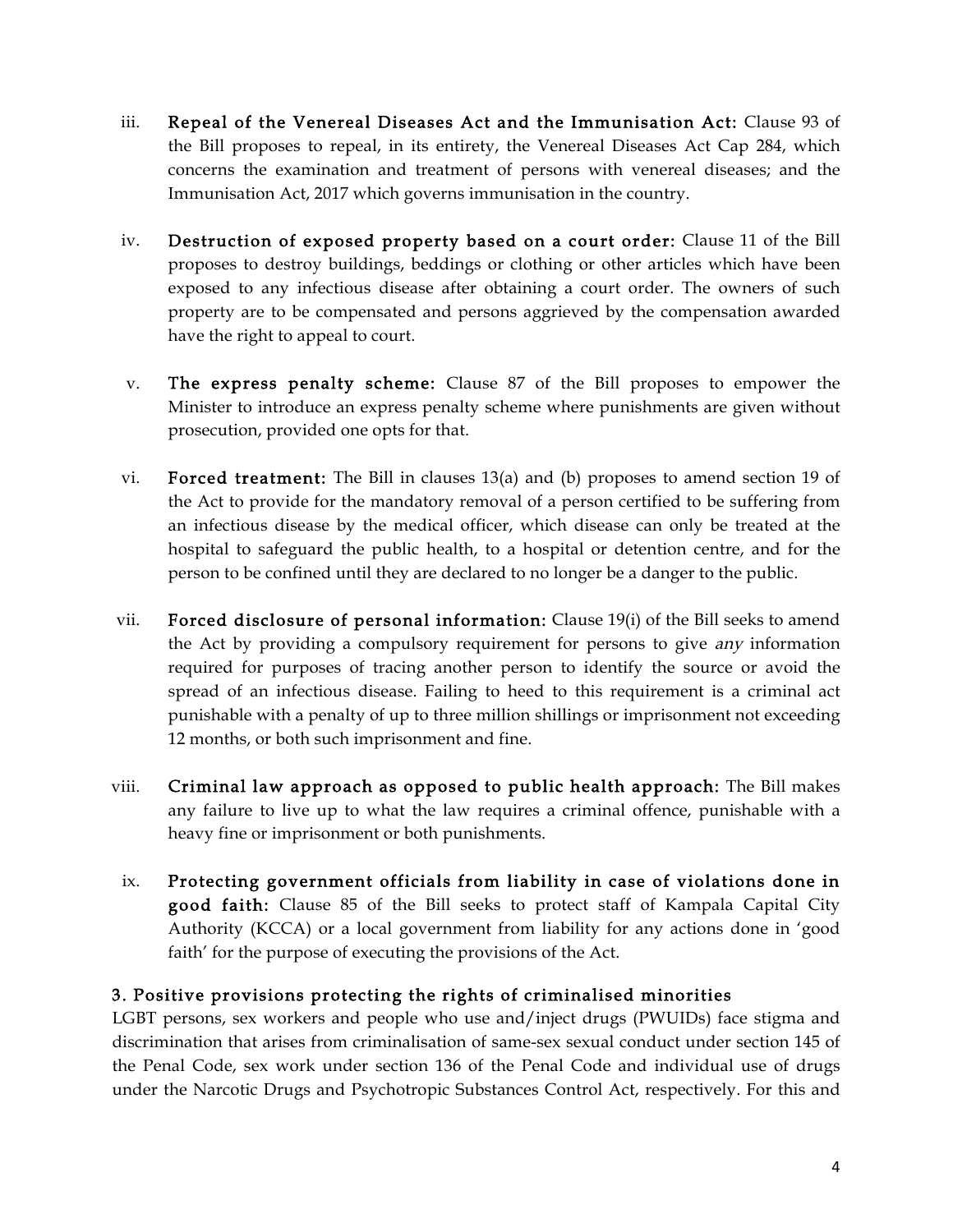other reasons, they are also Key Populations in the fight against HIV/AIDS.2 Criminalisation also implies that they are often left out when designing legislative solutions, including in the Public Health sector. They will jointly be referred to in this analysis as 'criminalised minorities.' It is important to note that there are a number of provisions in the Bill that are positive and which will potentially have a positive impact on the rights of these criminalised minorities. These are:

## 3.1 The state being more involved in combating infectious diseases protects the right to health for all including criminalised minorities

The Bill clearly articulates the responsibility of the state in preventing outbreaks and managing the spread of epidemics and infectious disease, which is not currently the case in the Public Health Act. By the state taking charge of combating diseases, it is living up to its commitments under international human rights law regarding the right to health for all persons, including criminalised minorities. The right to health is protected under article 12 of the International Covenant on Economic Social and Cultural Rights (ICESCR) as the right to the 'highest attainable standard of physical and mental health' and in article 16 of the African Charter on Human and Peoples' Rights (African Charter) as the right to the 'best attainable state of physical and mental health.' The right is also protected in Uganda's Constitution in accordance with Article 8A of the Constitution and the National Objectives and Directive Principles of State Policy (NODPSP) as was affirmed by the Constitutional Court in Centre for Health Human Rights and Development (CEHURD)  $\&$  3 others v Attorney General.<sup>3</sup> The Constitution imposes obligations on the state to fulfil the right to health. This would require the state to take concrete steps for the realisation of this right, and the state taking charge in preventing outbreaks and managing pandemics and epidemics would fit more into this scheme. Such steps would also help criminalised minorities to realise their right to health.

# 3.2 Provisions extending vaccination to all persons, including targeting specific groups

Clause 39, which provides for mandatory vaccination, is important as it ensures that all persons are reached through vaccination. Indeed, clause 39(1) foresees that vaccination can be required for 'a specified category of residents.' Although these are not specified, it can also be interpreted to mean categories such as LGBT persons, sex workers, or PWUIDs, depending on the impact of the specific disease on these groups. This therefore potentially makes provision for reaching out to these minorities with essential vaccines.

 <sup>2</sup> The Uganda AIDS Commission, Republic of Uganda, The National HIV and AIDS Priority Action Plan 2015/2016- 2017/2018 (2015). See also the Global Fund, Key Population Action Plan 2014 – 2017 https://www.theglobalfund.org/media/1270/publication\_keypopulations\_actionplan\_en.pdf (accessed 22 March 2022).<br><sup>3</sup> Centre for Health Human Rights and Development (CEHURD) & 3 others v Attorney General, Constitutional Peti

<sup>2011.</sup>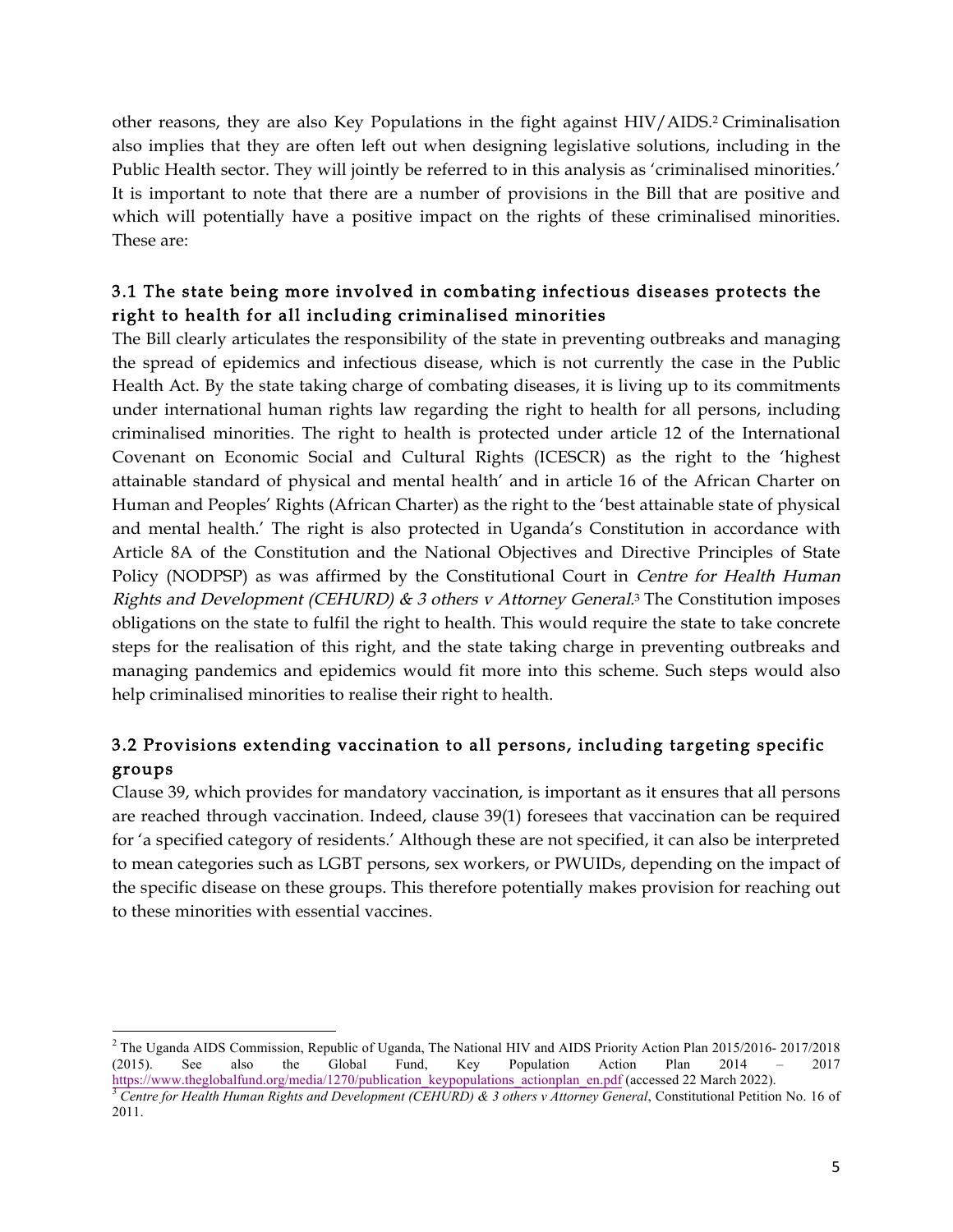## 3.3 Provisions seeking a repeal of discriminatory provisions of the Venereal Diseases Act

The proposal to repeal the Venereal Diseases Act in its entirety is a welcome relief to criminalised minorities. The Venereal Diseases Act provides for the 'examination and treatment of persons with venereal diseases and for other matters connected therewith.' However, the Act uses moralistic rather than legal language in defining such 'venereal' diseases and in some of its provisions in relation with persons suffering from such diseases. It also requires mandatory treatment of persons with such diseases,<sup>4</sup> including detention of patients,<sup>5</sup> and a requirement to name persons who infected others, on pain of criminal sanctions.6 All these provisions promote stigma against people with sexually transmitted infections, including HIV/ AIDS, and against persons more at risk of contracting such sexually transmitted diseases. It also limits access to care for fear of condemnation, and this also affects LGBT persons, sex workers and people who use/inject drugs. This position of the law is out of keeping with Uganda's HIV/AIDS Prevention and Control Act, public policy on prevention and treatment of HIV/ AIDS and other sexually transmitted infections as well as the state's obligations to ensure access to discriminatory-free health services for all persons.

## 3.4 The express penalty scheme would reduce on unwarranted detention of criminalised minorities

Clause 87 of the Bill proposes to empower the Minister to introduce an express penalty scheme where punishments are given instantaneously without prosecution, provided a person makes the choice to take that option. Criminalised minorities are usually detained without cause simply because of who they are, or based on their appearance as they are usually seen by the authorities as unapprehended criminals. At the same time, detention affects marginalised communities more than the general population because of the mistreatment that they are usually subjected to while in detention for various reasons related to their identity,<sup>7</sup> and thus the option to avoid detention at the option of the accused person for petty offences under the Act would be a welcome relief.

 

<sup>&</sup>lt;sup>4</sup> Venereal Diseases Act, Cap 284, section 3(2). <sup>5</sup> Above, section 3(3).

 $6$  Above, section 4(1).

<sup>7</sup> See generally: Human Rights Awareness and Promotion Forum *The treatment of persons who use and inject drugs within the criminal justice system in Uganda* 2020 https://hrapf.org/index.php/resources/research-reports/113-the-treatment-of-pwuids-inthe-criminal-justice-system-in-uganda/file (accessed 22 March 2022); Human Rights Awareness and Promotion Forum *Human rights violations against lesbian, gay, bisexual and transgender (LGBT) persons in detention and in prisons in Uganda: A case study of Kampala*, 2020 https://hrapf.org/index.php/resources/research-reports/119-human-rights-violations-against-lgbtipersons-in-detention-in-uganda/file (accessed 22 March 2022); Human Rights Awareness and Promotion Forum *The impact of the legal and policy framework on access to justice for transgender persons in Uganda,* 2019, 45 https://hrapf.org/index.php/resources/research-reports/156-the-impact-of-the-legal-and-policy-framework-on-access-to-justicefor-transgender-persons-in-uganda/file (accessed 22 March 2022).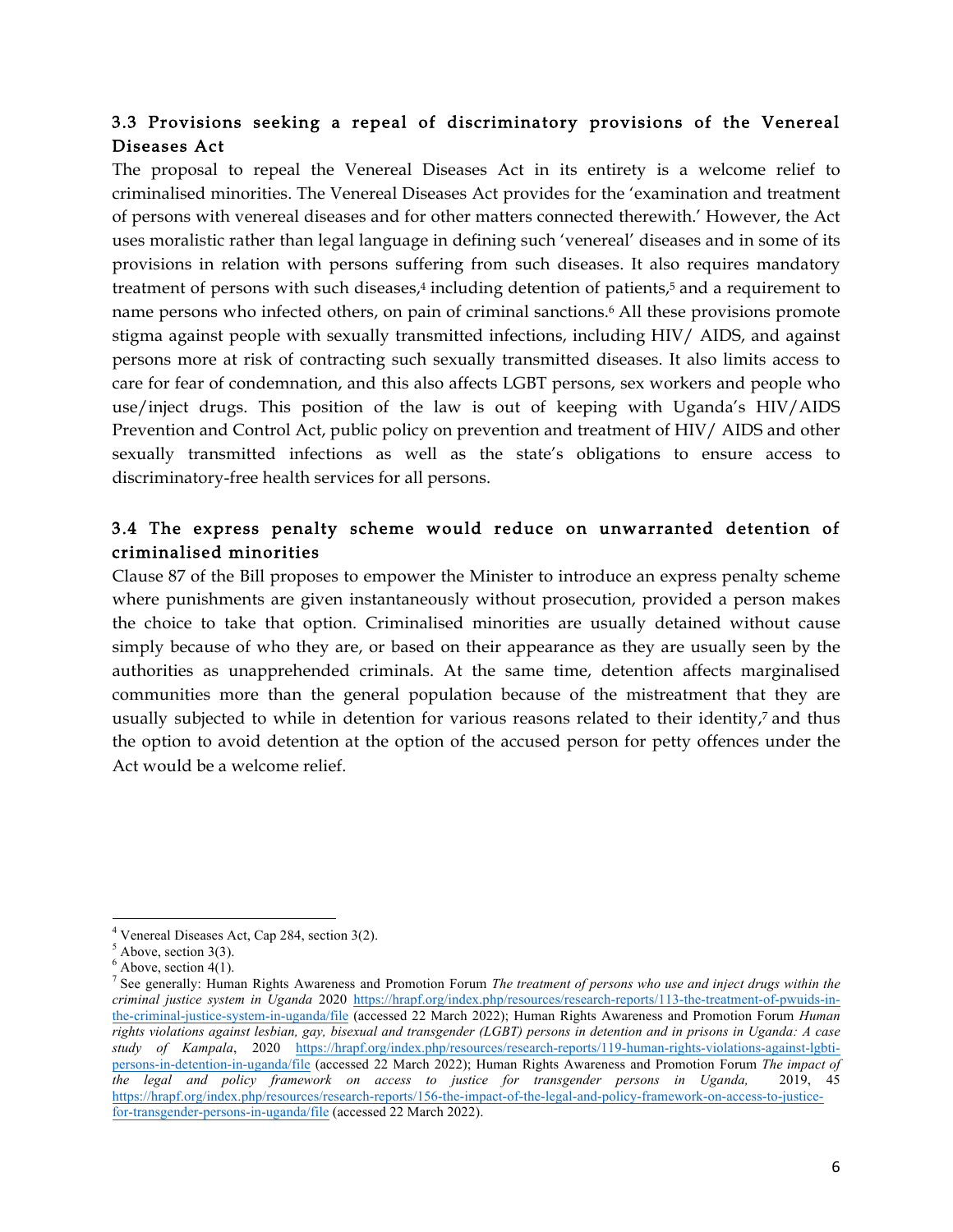# 4. Provisions likely to affect the human rights of criminalised minorities negatively

Despite the above positive provisions of the Bill, there are a number of provisions that are likely to harm the human rights of LGBT persons, sex workers and PWUIDs more, and these are: .

## 4.1 Giving more powers to the state to combat epidemic disease may lead to more violations of the human rights of criminalised minorities

During the COVID-19 pandemic, a lock down was imposed on the country which saw mass arrests and violations of human rights on the basis of violation of rules put in place by the Minister of Health as well as presidential directives. The enforcement of the regulations was characterised by increased and targeted violations against minorities at the hands of the military authorities, police and other state actors.8 During the period, LGBT persons, sex workers and people who use/ inject drugs were targeted for arrest and harassment for allegedly 'doing a negligent act likely to spread infection of disease' contrary to section 171 of the Penal Code Act for innocuous acts like staying at LGBT crisis shelters, lodges/ brothels or in slum areas respectively, which are places where many persons under these categories of persons ordinarily reside.9 The economic impact of COVID-19 on these populations was also devastating as they were mostly prevented from working to earn a living in any way throughout the period, and had to constantly risk either imprisonment or starvation.10 Most of the harassment occurred in the guise of enforcing the rules put in place by the Minister of Health under the Public Health Act and Presidential directives and as such, giving more powers to the Minister, the Authority and local governments to combat pandemics also implies allowing these institutions to pass regulations that may not respect the human rights of criminalised minorities, as well as enforcement in a way that violates human rights of such already marginalised groups.

### 4.2 Mass vaccination may exclude criminalised minorities

The Bill seeks to introduce mass vaccination and revaccination of citizens where there is a threatened outbreak of any disease in any local government for all local residents, and the instances where they are required to be revaccinated. The Bill also provides that certain sections of the population may be required to be mandatorily vaccinated. Although generally this implies that members of marginalised groups may be required to be vaccinated if there are circumstances that make it necessary for them to be vaccinated, there being no specific mention of these groups in the Bill means that less priority will be given to them as they are regarded as criminals and therefore of less significance.

 <sup>8</sup> See generally, Human Rights Awareness and Promotion Forum (HRAPF) The Impact of COVID-19 Restrictions on access to justice for key populations in Uganda, 2020. https://hrapf.org/index.php/resources/research-reports/202-report-on-the-impact-ofcovid-19-restrictions-on-access-to-justice-for-key-populations-in-uganda-a-case-study-of-lgbt-persons-and-sex-workers-inkampala-and-wakiso-districts/file (accessed 22 March 2022).<br><sup>9</sup> As Above.<br><sup>10</sup> As Above.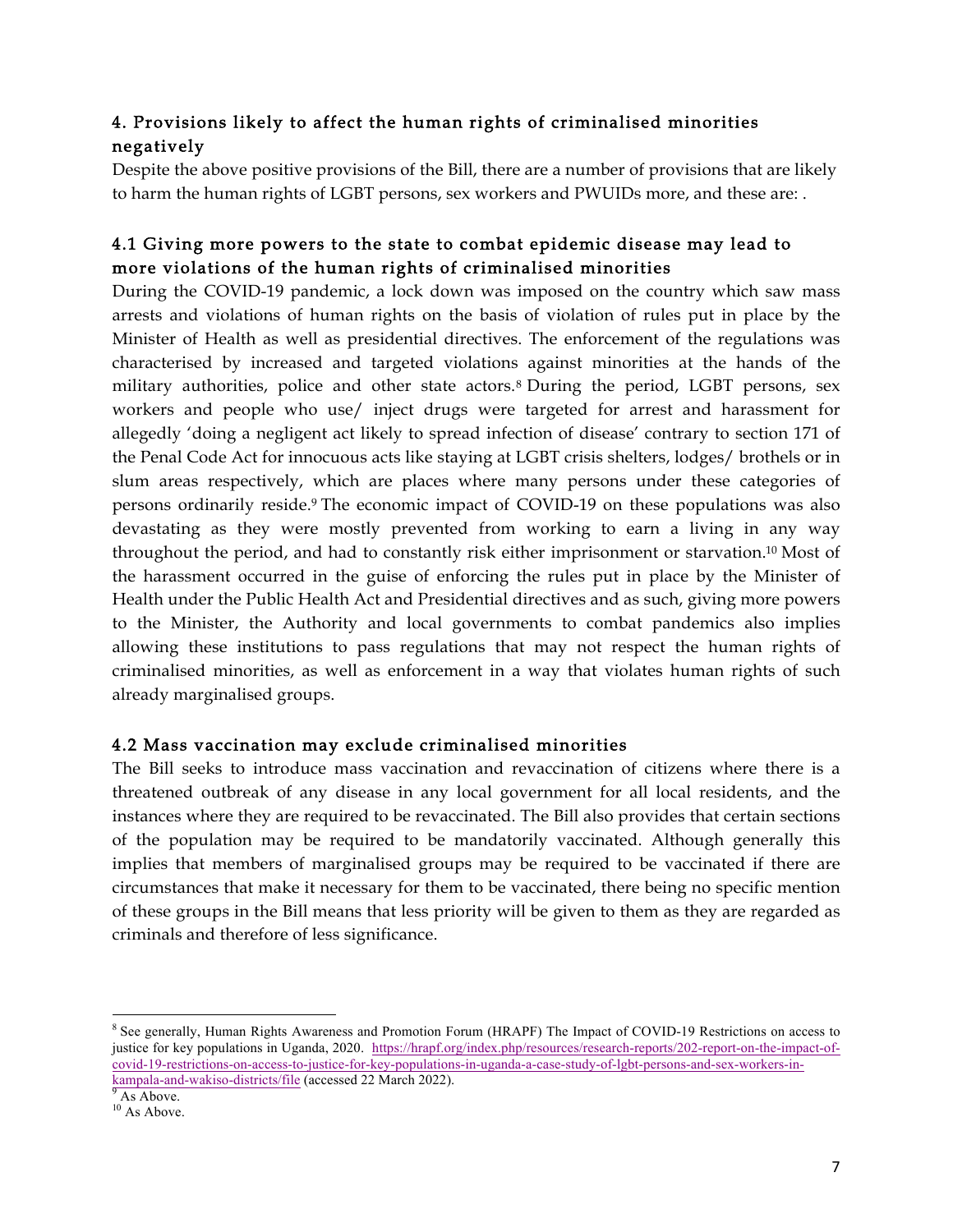# 4.3 Compulsory vaccination may lead to forced vaccination of criminalised minorities

Although compulsory vaccination would lead to more coverage of vaccination in the country, forced vaccination is fundamentally flawed from a human rights perspective as it violates the right to freedom from inhuman and degrading punishment, which is protected under article 24 of Uganda's Constitution. For instance, during the COVID-19 pandemic, sex workers were specifically pointed out and targeted by the Ministry of health as vectors of the virus and they faced discrimination as a result.<sup>11</sup> As such, in the same spirit, these groups may be forced to undergo mandatory vaccination as a way of 'protecting' the rest of the population. This would be a violation of the rights of these groups.

# 4.4 Maintaining spitting in public as an offence emphasises petty offences existing in the law

The Bill seeks to amend the provision on public spitting in the Act by removing the exception that allows spitting in receptacles placed for that purpose.12 Under clause 19 of the Bill, a person who violates any of the rules made under Section 27 of the Act is liable to a fine not exceeding three million shillings and or imprisonment not exceeding 12 months. Spitting in a public place will therefore be a criminal offence without exception, yet this is one of those acts that are regarded as petty offences. The African Commission on Human Rights in its Principles on the Decriminalisation and Declassification of Petty Offences in Africa defines petty offences as 'minor offences for which the punishment is prescribed by law to carry a warning, community service, a low-value fine or short term of imprisonment, often for failure to pay the fine.'13 The Principles call upon states to decriminalise such petty offences. <sup>14</sup> Entrenching their criminalisation is contrary to the stated position of the African Commission on the matter.

## 4.5 The provisions on nuisances are likely to prejudice dwellings commonly used by criminalised minorities

The Bill in clause 44 seeks to amend Section 57, which defines nuisances. Section 57(p) on buildings is sought to be amended by deleting the word 'constructed' in it. The provision currently reads that 'any public or other building which is so situated, constructed, used or kept as to be unsafe or injurious or dangerous to health', and so merely removing the word 'constructed' would substantially keep it the same. In essence, the provision can be used to target houses which are often used to house criminalised minorities as these can easily be classified as nuisances due to the nature of the people that they host. During the COVID-19 pandemic, for instance, an LGBT shelter was raided and occupants arrested for 'doing a negligent ting likely to spread infection of disease'15 and many brothels housing sex workers

<sup>&</sup>lt;sup>11</sup> HRAPF, n 8 above, 29 -30.<br><sup>12</sup> Clause 19(f) of the Bill, which seeks to amend section 27(n) of the Public Health Act.<br><sup>13</sup> The African Commission on Human and Peoples' Rights 'Principles on the decriminalisation and

offences in Africa' 2017.<br><sup>14</sup> As above.<br><sup>15</sup> Human Rights Awareness and Promotion Forum and Children of the Sun Foundation, 'High Court declares denial of detained LGBT persons access to their lawyers during covid-19 a violation of human rights'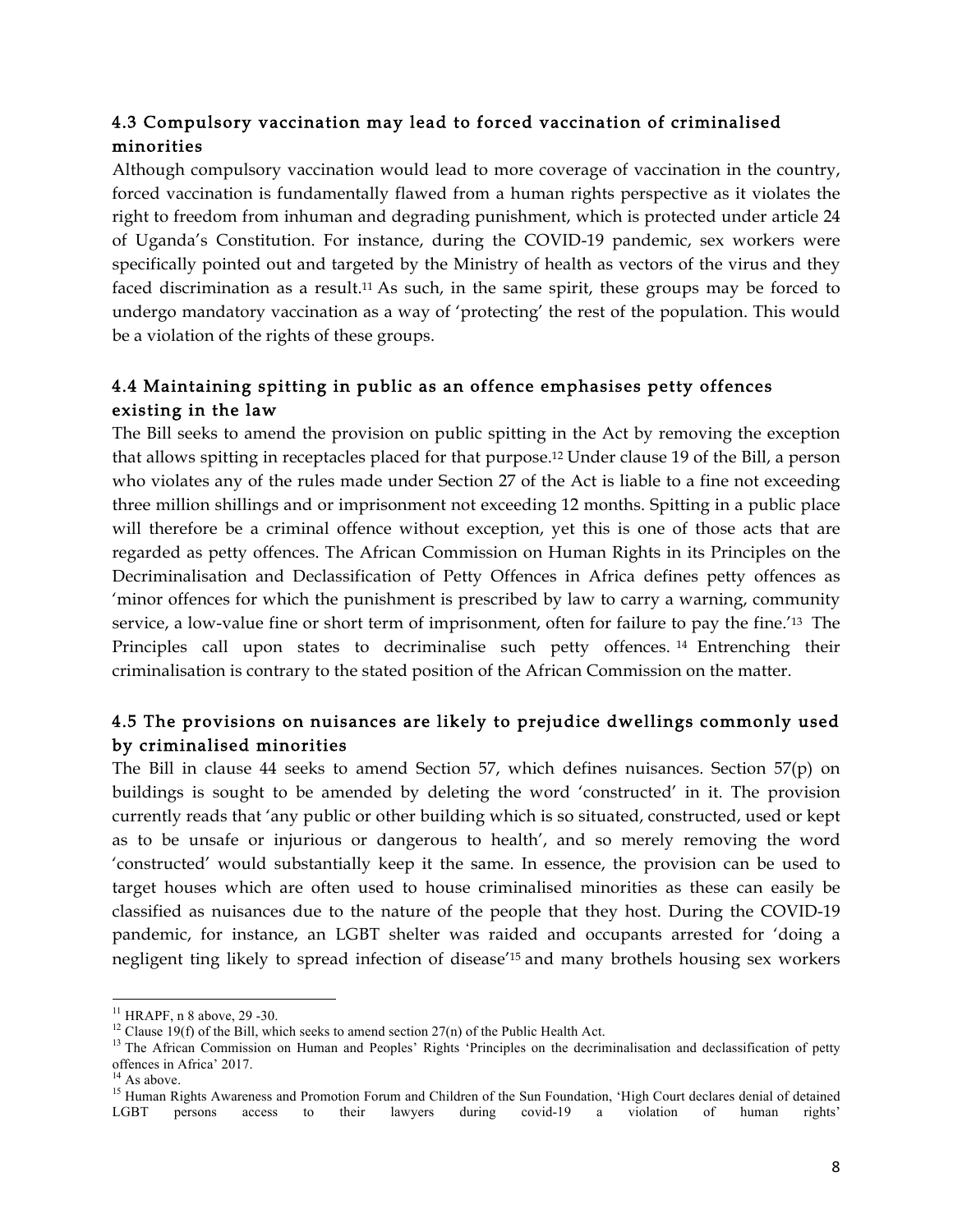were also raided.16

## 4.6 Forced disclosure of personal information of others puts criminalised minorities at risk and violates the right to privacy

The provision seeking to make it mandatory for persons to reveal personal information for purposes of tracing another person who is suspected of having an infectious disease is dangerous to criminalised minorities as personal information concerning their sexuality, their work, or drug use may be revealed, subjecting them to criminal sanctions that have nothing to do with infectious diseases. It also subjects them to stigma and further discrimination. This provision is contrary to the Data Protection and Privacy Act, which requires personal information to be protected from disclosure, and is also a violation of Article 27 of the Constitution on the right to Privacy.

### 4.7 The criminal law approach makes criminalised minorities harder to reach as regards public health initiative

Finally, the overall criminalisation approach taken by the Bill makes reaching out to criminalized minorities more complicated. This is because it pushes them further underground in order to avoid the criminal sanctions, and makes them more vulnerable to contracting infectious diseases, including HIV.17 It is therefore counterproductive and makes vulnerable groups more vulnerable to pandemics and other infectious diseases.

## 4.8 Limiting liability of state officials leaves criminalised minorities open to abuse without recourse

The Bill proposes a lot of powers to state officials in implementing provisions of the law, including forcefully treating people or confining them, and then takes away any liability for them misusing their powers provided they do this in 'good faith.' Good faith is not defined in the Bill, but for criminalised minorities, due to stigma, discrimination and marginalisation, acts of abuse are done to them in supposed 'good faith' by the perpetrators, who in their opinion are doing good to these groups and to society. The law should therefore not limit liability for abuses done by state officials in enforcing the Public Health Act. They should be individually liable for human rights violations committed in the process of enforcing the Act beyond what is provided for by the law. The provision would also run counter to the Human Rights (Enforcement) Act, which imposes personal liability on state officials who violate human rights.18

#### 5. Recommendations

Generally, the Public Health Act is a necessary law for the prevention of serious outbreaks and the protection of the right to health for the general public in Uganda, and the Public Health

<u> 1989 - Andrea San Andrea San Andrea San Andrea San Andrea San Andrea San Andrea San Andrea San Andrea San An</u>

https://www.hrapf.org/index.php/resources/other-publications/154-20-06-16-hrapf-and-cosf-press-statement-on-judgement-in-<br>the-cosf-19-case-final-1/file (accessed 25 March 2022)

<sup>&</sup>lt;sup>16</sup> HRAPF, n 8 above.<br><sup>17</sup> The Global Commission on Law on HIV and the Law 'HIV and the Law: Risks, Rights & Health' 2012, 7.

<sup>18</sup> Human Rights (Enforcement) Act, 2019, section 10.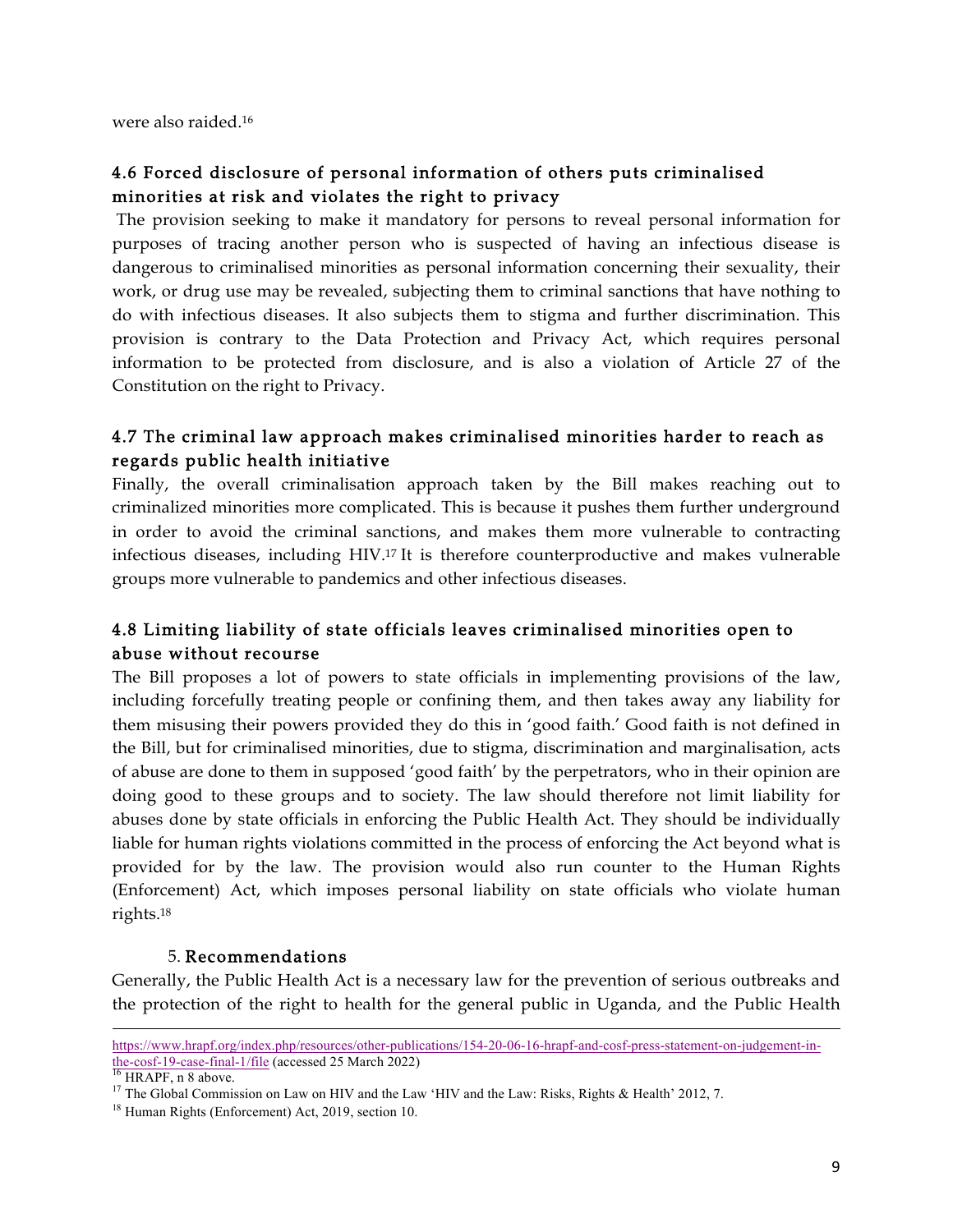(Amendment) Bill, 2021 is a necessary step in light of the recent inadequate public health response to the COVID-19 crisis. However, as with many other laws, the major defect of the Public Health Act (and the proposed amendments) lies more in what it fails to say than in what it specifically says: without a deliberate and conscious effort to include LGBT persons, sex workers and PWUIDs in legislation, policy and in planning, they are invariably left out of the process altogether, and the inclusion of vaguely worded provisions prohibiting or condemning 'unacceptable' or 'undesirable' or 'offensive' behaviour are then used to target and harass and further marginalise these communities. In order to fit within internationally accepted best practice standards, there is need to consider the following recommendations in the process of amending the Public Health Act:

- 1) The provisions on mandatory vaccination in Clause 39 of the Bill should be replaced with a clause allowing for informed consent to vaccination.
- 2) Clauses 13(a) and (b) on forced treatment should be removed from the Bill and instead those providing for informed consent to treatment substituted.
- 3) Clause 19 of the Bill should entirely eliminate section 27(n) of the Public Health Act on spitting in public as this is a petty offence, and instead make provision for sanitary facilities in public places.
- 4) Clause 19(1) of the Bill on forced disclosure of personal information should be amended to provide for informed consent.
- 5) Clause 85 of Bill the limiting liability of state actors for actions that violate human rights as long as they are done in 'good faith' should be dropped.
- 6) Replace provisions on criminalisation with those aimed at rewarding compliance: Criminalisation rarely works to ensure public health outcomes, and instead usually puts more people at risk of contracting diseases as was seen with the congestion in prisons during the COVID-19 pandemic. As such, the state should consider adopting measures to reward compliance with the laws, for example giving meal vouchers to those who are vaccinated or allowing privileges such as accessing entertainment venues to only those who are vaccinated.
- 7) The Bill should prioritise the human rights based approach as well as the public health approach as opposed to the criminalisation approach in order to ensure adherence to laws and to avoid further criminalisation, which pushes criminalised individuals underground.
- 8) The Bill should ensure zero discrimination by specifically providing for key populations and criminalised minorities.